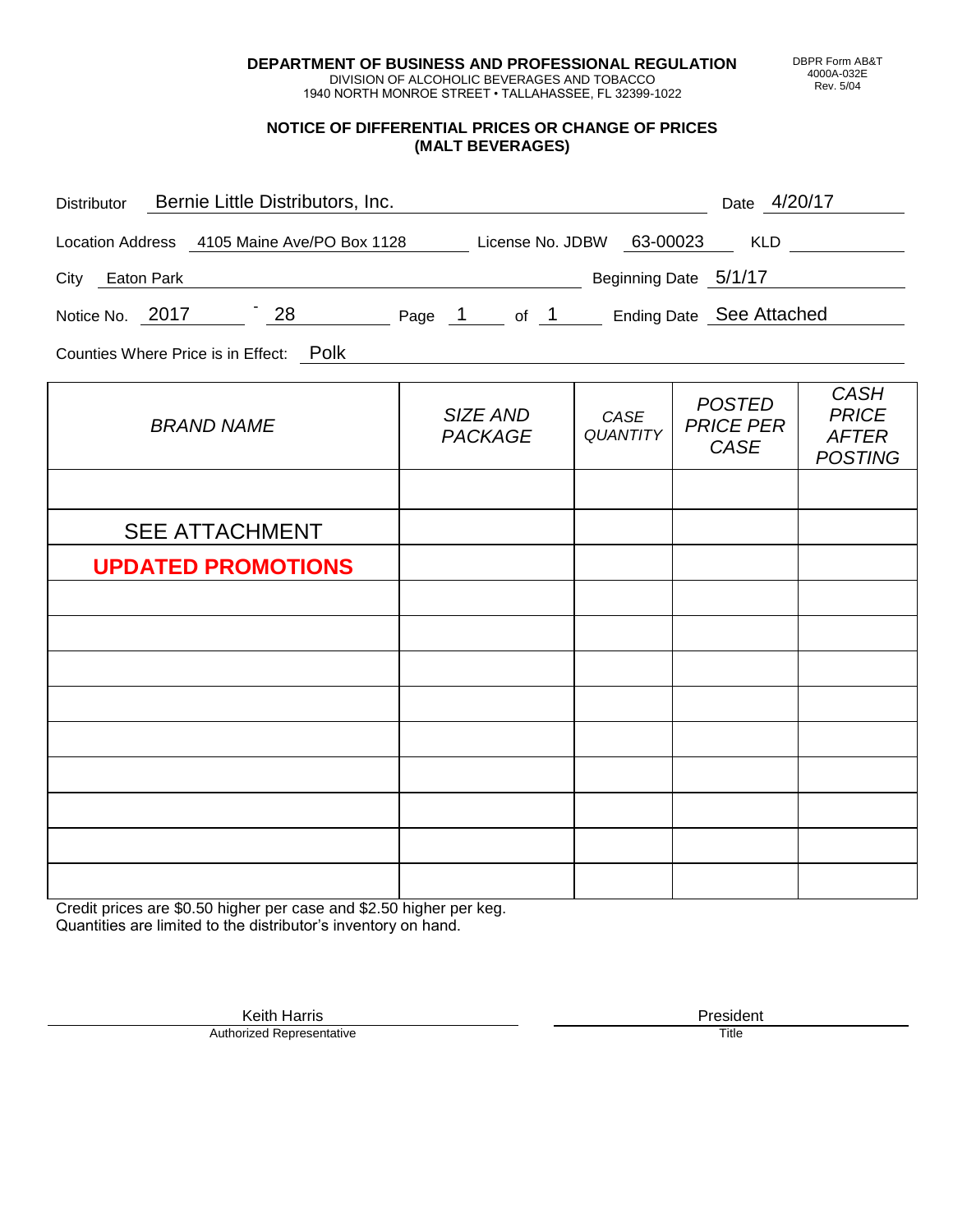|                                                                                                    |                         |              |                      |       | Posted Frontline |        |            |         |
|----------------------------------------------------------------------------------------------------|-------------------------|--------------|----------------------|-------|------------------|--------|------------|---------|
| <b>Brands</b>                                                                                      | Package                 | <b>Start</b> | Stop                 | Price | Price            | Qty    | Premise    | Comment |
| Bud, Bud Lt                                                                                        | 24/8oz Can              | 03/13/17     | 07/02/17             | 11.40 | 13.25            | $20+$  | Off        |         |
| Bud & Bud Lt                                                                                       | 24/8oz Can 2/12         | 03/13/17     | 07/02/17             | 13.10 | 13.60            | $5-19$ | Off        |         |
| Bud & Bud Lt                                                                                       | 24/8oz Can 2/12         | 03/13/17     | 07/02/17             | 12.20 | 13.60            | $20+$  | Off        |         |
|                                                                                                    |                         |              |                      |       |                  |        |            |         |
| Michelob Ultra                                                                                     | 24/8oz Can 2/12         | 03/13/17     | 07/02/17             | 13.50 | 14.45            | $5-19$ | Off<br>Off |         |
| Michelob Ultra                                                                                     | 24/8oz Can 2/12         | 03/13/17     | 07/02/17             | 12.20 | 14.45            | $20+$  |            |         |
| Michelob Ultra                                                                                     | 24/8oz Can              | 03/13/17     | 07/02/17             | 12.70 | 14.35            | $5-19$ | Off        |         |
| Michelob Ultra                                                                                     | 24/8oz Can              | 03/13/17     | 07/02/17             | 11.40 | 14.35            | $20+$  | Off        |         |
| Brands & Packages above may be mixed and matched to achieve qty                                    |                         |              |                      |       |                  |        |            |         |
| Bud, Bud Lt, Select, Select 55                                                                     | 24/12oz Can/LNR 4/6     | 04/03/17     | 04/16/17             | 21.60 | 23.80            | $10+$  | Off        |         |
|                                                                                                    |                         |              |                      |       |                  |        |            |         |
| Michelob, Michelob Lt, Michelob Amberbock                                                          | 24/12oz LNNR 4/6        | 04/03/17     | 04/16/17             | 21.60 | 24.55            | $10+$  | Off        |         |
|                                                                                                    |                         |              |                      |       |                  |        |            |         |
| <b>Land Shark</b>                                                                                  | 24/12oz LNNR 4/6        | 04/03/17     | 04/16/17             | 15.85 | 24.55            | $10+$  | Off        |         |
| Brands & Packages above may be mixed and matched to achieve qty                                    |                         |              |                      |       |                  |        |            |         |
|                                                                                                    |                         |              |                      |       |                  |        |            |         |
| Bud, Bud Lt, Select, Select 55                                                                     | 24/12oz Can/LNR 4/6     | 04/17/17     | 07/02/17             | 21.60 | 23.80            | $10+$  | Off        |         |
|                                                                                                    |                         |              |                      |       |                  |        |            |         |
| Michelob, Michelob Lt, Michelob Amberbock                                                          | 24/12oz LNNR 4/6        | 04/17/17     | 07/02/17             | 21.60 | 24.55            | $10+$  | Off        |         |
|                                                                                                    |                         |              |                      |       |                  |        |            |         |
| <b>Land Shark</b>                                                                                  | 24/12oz LNNR 4/6        | 04/17/17     | 07/02/17<br>07/02/17 | 21.60 | 24.55            | 10-111 | Off        |         |
| <b>Land Shark</b><br>Brands & Packages above may be mixed and matched to achieve qty               | 24/12oz LNNR 4/6        | 04/17/17     |                      | 20.25 | 24.55            | $112+$ | Off        |         |
|                                                                                                    |                         |              |                      |       |                  |        |            |         |
| Bud, Bud Lt                                                                                        | 24/16oz Can 6/4         | 09/12/16     | 07/02/17             | 22.65 | 25.65            | $5+$   | On & Off   |         |
| Brands & Packages above may be mixed and matched to achieve qty                                    |                         |              |                      |       |                  |        |            |         |
|                                                                                                    |                         |              |                      |       |                  |        |            |         |
| Bud, Bud Lt                                                                                        | 24/16oz Can 3/8         | 06/05/17     | 06/25/17             | 19.45 | 25.20            | $25+$  | Off        |         |
| Michelob Ultra                                                                                     | 24/16oz Can 3/8         | 06/05/17     | 06/25/17             | 19.45 | 27.10            | $25+$  | Off        |         |
| Brands & Packages above may be mixed and matched to achieve qty                                    |                         |              |                      |       |                  |        |            |         |
|                                                                                                    |                         |              |                      |       |                  |        |            |         |
| Bud, Bud Lt                                                                                        | 24/16oz CALNR 3/8       | 04/03/17     | 04/16/17             | 23.45 | 27.60            | $30+$  | Off        |         |
|                                                                                                    |                         |              |                      |       |                  |        |            |         |
| Bud, Bud Lt                                                                                        | 24/16oz CALNR 3/8       | 05/01/17     | 05/14/17             | 23.45 | 27.60            | $30+$  | Off        |         |
| Brands & Packages above may be mixed and matched to achieve qty                                    |                         |              |                      |       |                  |        |            |         |
| Bud, Bud Lt                                                                                        | 24/16oz Can             | 09/12/16     | 07/02/17             | 20.90 | 27.60            | $30+$  | Off        |         |
| Brands & Packages above may be mixed and matched to achieve qty                                    |                         |              |                      |       |                  |        |            |         |
|                                                                                                    |                         |              |                      |       |                  |        |            |         |
| Bud, Bud Lt, Select & Select 55                                                                    | 18pk/12oz Can & LNNR    | 09/12/16     | 07/02/17             | 14.80 | 16.90            | $20+$  | Off        |         |
| Brands & Packages above may be mixed and matched to achieve qty                                    |                         |              |                      |       |                  |        |            |         |
|                                                                                                    |                         |              |                      |       |                  |        |            |         |
| Bud, Bud Lt, Select & Select 55                                                                    | 24/12oz LNNR 2/12       | 09/12/16     | 07/02/17             | 21.55 | 22.50            | $10+$  | On         |         |
| Brands & Packages above may be mixed and matched to achieve qty                                    |                         |              |                      |       |                  |        |            |         |
|                                                                                                    |                         |              |                      |       |                  |        |            |         |
| Bud, Bud Lt, Select & Select 55<br>Brands & Packages above may be mixed and matched to achieve qty | 24/12oz Can & LNNR 2/12 | 03/22/17     | 05/17/17             | 21.55 | 22.50            | $10+$  | Off        |         |
|                                                                                                    |                         |              |                      |       |                  |        |            |         |
| Bud, Bud Lt, Select & Select 55                                                                    | 24/12oz Can & LNNR 2/12 | 05/18/17     | 05/28/17             | 21.55 | 22.50            | 10-49  | Off        |         |
| Bud, Bud Lt, Select & Select 55                                                                    | 24/12oz Can & LNNR 2/12 | 05/18/17     | 05/28/17             | 17.80 | 22.50            | $50+$  | Off        |         |
|                                                                                                    |                         |              |                      |       |                  |        |            |         |
| Bud & Bud Light                                                                                    | 24/16oz CALNR 3/8       | 05/18/17     | 05/28/17             | 25.45 | 27.60            | $1+$   | Off        |         |
|                                                                                                    |                         |              |                      |       |                  |        |            |         |
| Michelob, Mich Lt, Ultra, Ultra Amber, Amber Bock,                                                 |                         |              |                      |       |                  |        |            |         |
| Ultra Lime                                                                                         | 24/12oz Can & LNNR 2/12 | 05/18/17     | 05/28/17             | 23.90 | 24.85            | 5-49   | Off        |         |
| Michelob, Mich Lt, Ultra, Ultra Amber, Amber Bock,                                                 |                         |              |                      |       |                  |        |            |         |
| Ultra Lime                                                                                         | 24/12oz Can & LNNR 2/12 | 05/18/17     | 05/28/17             | 17.80 | 24.85            | $50+$  | Off        |         |
|                                                                                                    |                         |              |                      |       |                  |        |            |         |
| Michelob Ultra                                                                                     | 24/16oz CALNR 3/8       | 05/18/17     | 05/28/17             | 35.85 | 37.25            | $5+$   | Off        |         |
| Brands & Packages above may be mixed and matched to achieve qty                                    |                         |              |                      |       |                  |        |            |         |
|                                                                                                    |                         |              |                      |       |                  |        |            |         |
| Bud, Bud Lt, Select & Select 55<br>Brands & Packages above may be mixed and matched to achieve qty | 24/12oz Can & LNNR 2/12 | 05/29/17     | 06/21/17             | 21.55 | 22.50            | $10+$  | Off        |         |
|                                                                                                    |                         |              |                      |       |                  |        |            |         |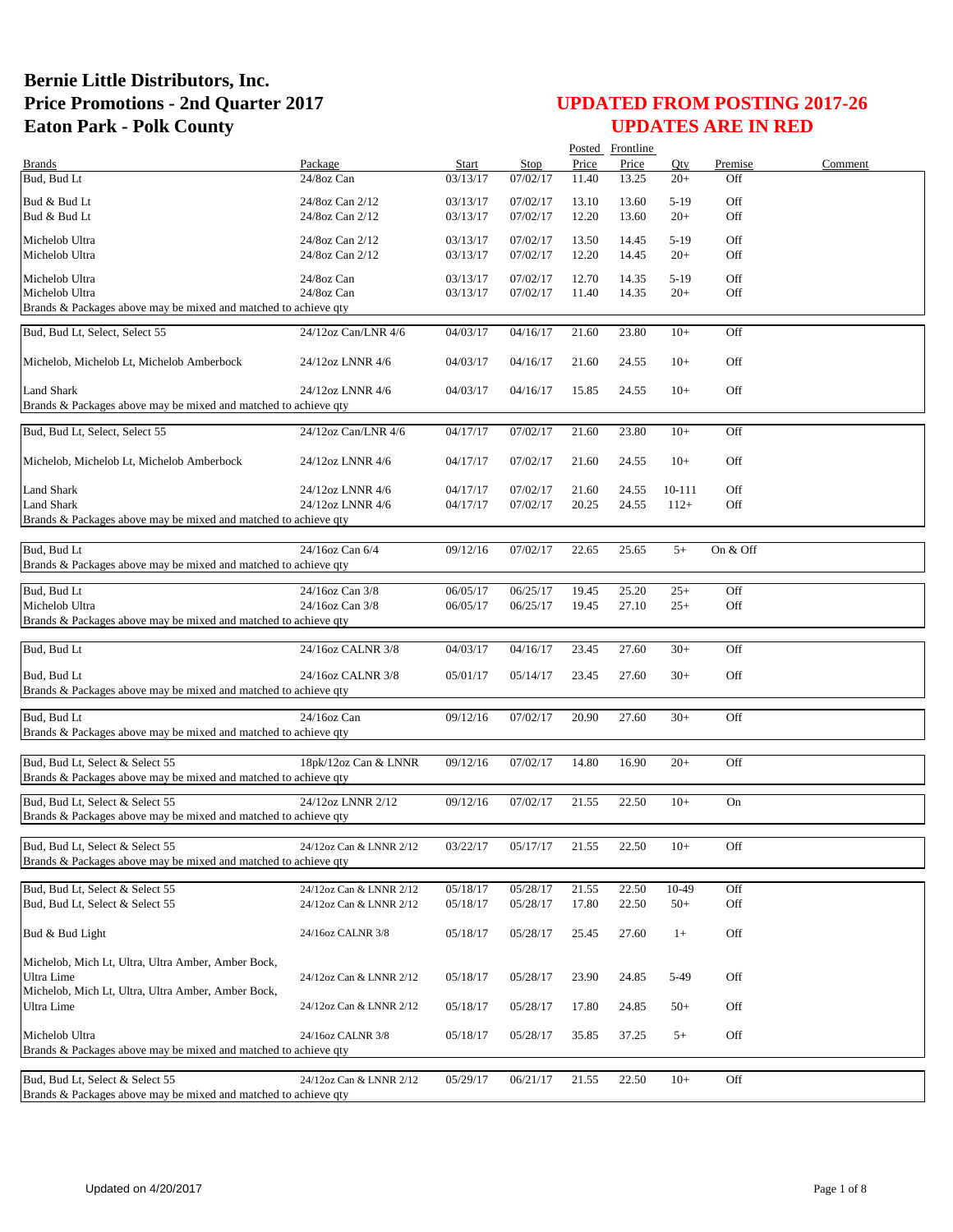| Posted Frontline                                                                  |                                      |                      |                      |                |                |                |            |         |
|-----------------------------------------------------------------------------------|--------------------------------------|----------------------|----------------------|----------------|----------------|----------------|------------|---------|
| <b>Brands</b>                                                                     | Package                              | Start                | Stop                 | Price          | Price          | Oty            | Premise    | Comment |
| Bud, Bud Lt, Select & Select 55                                                   | 24/12oz Can & LNNR 2/12              | 06/22/17             | 07/02/17             | 21.55          | 22.50          | 10-49          | Off        |         |
| Bud, Bud Lt, Select & Select 55                                                   | 24/12oz Can & LNNR 2/12              | 06/22/17             | 07/02/17             | 17.80          | 22.50          | $50+$          | Off        |         |
| Bud & Bud Light                                                                   | 24/16oz CALNR 3/8                    | 06/22/17             | 07/02/17             | 25.45          | 27.60          | $1+$           | Off        |         |
| Michelob, Mich Lt, Ultra, Ultra Amber, Amber Bock,                                |                                      |                      |                      |                |                |                |            |         |
| Ultra Lime                                                                        | 24/12oz Can & LNNR 2/12              | 06/22/17             | 07/02/17             | 23.90          | 24.85          | 5-49           | Off        |         |
| Michelob, Mich Lt, Ultra, Ultra Amber, Amber Bock,                                |                                      |                      |                      |                |                |                |            |         |
| Ultra Lime                                                                        | 24/12oz Can & LNNR 2/12              | 06/22/17             | 07/02/17             | 17.80          | 24.85          | $50+$          | Off        |         |
|                                                                                   |                                      |                      |                      |                |                |                | Off        |         |
| Michelob Ultra<br>Brands & Packages above may be mixed and matched to achieve qty | 24/16oz CALNR 3/8                    | 06/22/17             | 07/02/17             | 35.85          | 37.25          | $5+$           |            |         |
| Bud, Bud Lt, Select & Select 55                                                   | 24/12oz Can                          | 09/12/16             | 07/02/17             | 20.75          | 22.60          | 10-44          | Off        |         |
| Bud, Bud Lt, Select & Select 55                                                   | $24/12$ oz Can                       | 09/12/16             | 07/02/17             | 19.75          | 22.60          | $45+$          | Off        |         |
|                                                                                   |                                      |                      |                      |                |                |                |            |         |
| Bud, Bud Lt,                                                                      | 24/12oz LNNR                         | 09/12/16             | 07/02/17             | 20.75          | 22.60          | 10-44          | Off        |         |
| Bud, Bud Lt,                                                                      | 24/12oz LNNR                         | 09/12/16             | 07/02/17             | 19.75          | 22.60          | $45+$          | Off        |         |
|                                                                                   |                                      |                      |                      |                |                |                |            |         |
| <b>Bud Light Lime</b><br><b>Bud Light Lime</b>                                    | 24/12oz LNNR/Can<br>24/12oz LNNR/Can | 09/12/16<br>09/12/16 | 07/02/17<br>07/02/17 | 22.20<br>19.75 | 24.10<br>24.10 | 10-44<br>$45+$ | Off<br>Off |         |
|                                                                                   |                                      |                      |                      |                |                |                |            |         |
| Michelob Ultra                                                                    | 24/12oz Can & LNNR                   | 09/12/16             | 07/02/17             | 22.20          | 24.10          | 10-44          | Off        |         |
| Michelob Ultra                                                                    | 24/12oz Can & LNNR                   | 09/12/16             | 07/02/17             | 20.70          | 24.10          | $45+$          | Off        |         |
| Brands & Packages above may be mixed and matched to achieve qty                   |                                      |                      |                      |                |                |                |            |         |
| Bud, Bud Lt                                                                       | 24/16oz CALNR                        | 09/12/16             | 07/02/17             | 24.85          | 28.50          | $98+$          | Off        |         |
| Brands & Packages above may be mixed and matched to achieve qty                   |                                      |                      |                      |                |                |                |            |         |
|                                                                                   |                                      |                      |                      |                |                |                |            |         |
| Bud, Bud Lt                                                                       | 20/16oz CALNR                        | 02/06/17             | 07/02/17             | 17.95          | 23.00          | $33+$          | Off        |         |
|                                                                                   |                                      |                      |                      |                |                |                |            |         |
| Bud, Bud Lt                                                                       | 20/16oz CALNR                        | 04/17/17             | 07/02/17             | 17.45          | 23.00          | $66+$          | Off        |         |
| Brands & Packages above may be mixed and matched to achieve qty                   |                                      |                      |                      |                |                |                |            |         |
| Bud, Bud Light                                                                    | 20/16oz CALNR                        | 04/03/17             | 07/02/17             | 18.85          | 28.50          | $1 - 143$      | On         |         |
| Bud, Bud Light                                                                    | 20/16oz CALNR                        | 04/03/17             | 07/02/17             | 17.20          | 28.50          | $144+$         | On         |         |
| Bud, Bud Light                                                                    | 24/16oz ALNR/CALNR                   | 04/03/17             | 07/02/17             | 23.00          | 28.50          | $1-49$         | On         |         |
| Bud, Bud Light                                                                    | 24/16oz ALNR/CALNR                   | 04/03/17             | 07/02/17             | 22.75          | 28.50          | 50-143         | On         |         |
| Bud, Bud Light                                                                    | 24/16oz ALNR/CALNR                   | 04/03/17             | 07/02/17             | 21.55          | 28.50          | $144+$         | On         |         |
|                                                                                   |                                      |                      |                      |                |                |                |            |         |
| Bud, Bud Light                                                                    | 24/16oz Holiday Alum                 | 04/03/17             | 07/02/17             | 24.40          | 28.50          | $1 - 143$      | On         |         |
| Bud, Bud Light                                                                    | 24/16oz Holiday Alum                 | 04/03/17             | 07/02/17             | 21.95          | 28.50          | $144+$         | On         |         |
|                                                                                   |                                      |                      |                      |                |                |                |            |         |
| <b>Bud Light Lime</b>                                                             | 24/16oz ALNR 4/6                     | 04/03/17             | 07/02/17             | 27.65          | 31.20          | $50+$          | On         |         |
| Bud Lt Lime & Platinum                                                            | 24/16 CALNR 3/8                      | 03/27/17             | 07/02/17             | 31.50          | 36.15          | $1-9$          | On         |         |
| Bud Lt Lime & Platinum                                                            | 24/16 CALNR 3/8                      | 03/27/17             | 07/02/17             | 30.67          | 36.15          | $10+$          | On         |         |
|                                                                                   |                                      |                      |                      |                |                |                |            |         |
| Michelob Ultra                                                                    | 24/16oz CALNR                        | 04/03/17             | 07/02/17             | 35.85          | 37.25          | $5+$           | On         |         |
| Brands & Packages above may be mixed and matched to achieve qty                   |                                      |                      |                      |                |                |                |            |         |
| Bud Lt Lime & Platinum                                                            | 24/16 CALNR 3/8                      | 03/27/17             | 07/02/17             | 30.67          | 36.15          | $10+$          | On         |         |
| Brands & Packages above may be mixed and matched to achieve qty                   |                                      |                      |                      |                |                |                |            |         |
|                                                                                   |                                      |                      |                      |                |                |                |            |         |
| Oculto                                                                            | 24/12oz LNNR 2/12                    | 09/12/16             | 07/02/17             | 26.65          | 29.90          | $20+$          | Off        |         |
| Brands & Packages above may be mixed and matched to achieve gty                   |                                      |                      |                      |                |                |                |            |         |
| BL Lime, Platinum, Black Crown, Mich Lt & Ultra                                   | 18/12oz LNNR/Cans                    | 09/12/16             | 07/02/17             | 16.95          | 18.45          | $5 - 59$       | Off        |         |
| BL Lime, Platinum, Black Crown, Mich Lt & Ultra                                   | 18/12oz LNNR/Cans                    | 09/12/16             | 07/02/17             | 15.85          | 18.45          | $60+$          | Off        |         |
| Brands & Packages above may be mixed and matched to achieve qty                   |                                      |                      |                      |                |                |                |            |         |
|                                                                                   |                                      |                      |                      |                |                |                |            |         |
| Mich, Mic Lt, Ultra, Ultra Amber, Amberbock & Ultra                               |                                      |                      |                      |                |                |                |            |         |
| Lime Cactus                                                                       | 24/12oz Can/LNNR 2/12                | 11/24/16             | 05/17/17             | 23.90          | 24.85          | $5+$           | Off        |         |
| Michelob Ultra                                                                    | 24/16oz CALNR 3/8                    | 11/24/16             | 05/17/17             | 35.85          | 37.25          | $5+$           | Off        |         |
| Brands & Packages above may be mixed and matched to achieve qty                   |                                      |                      |                      |                |                |                |            |         |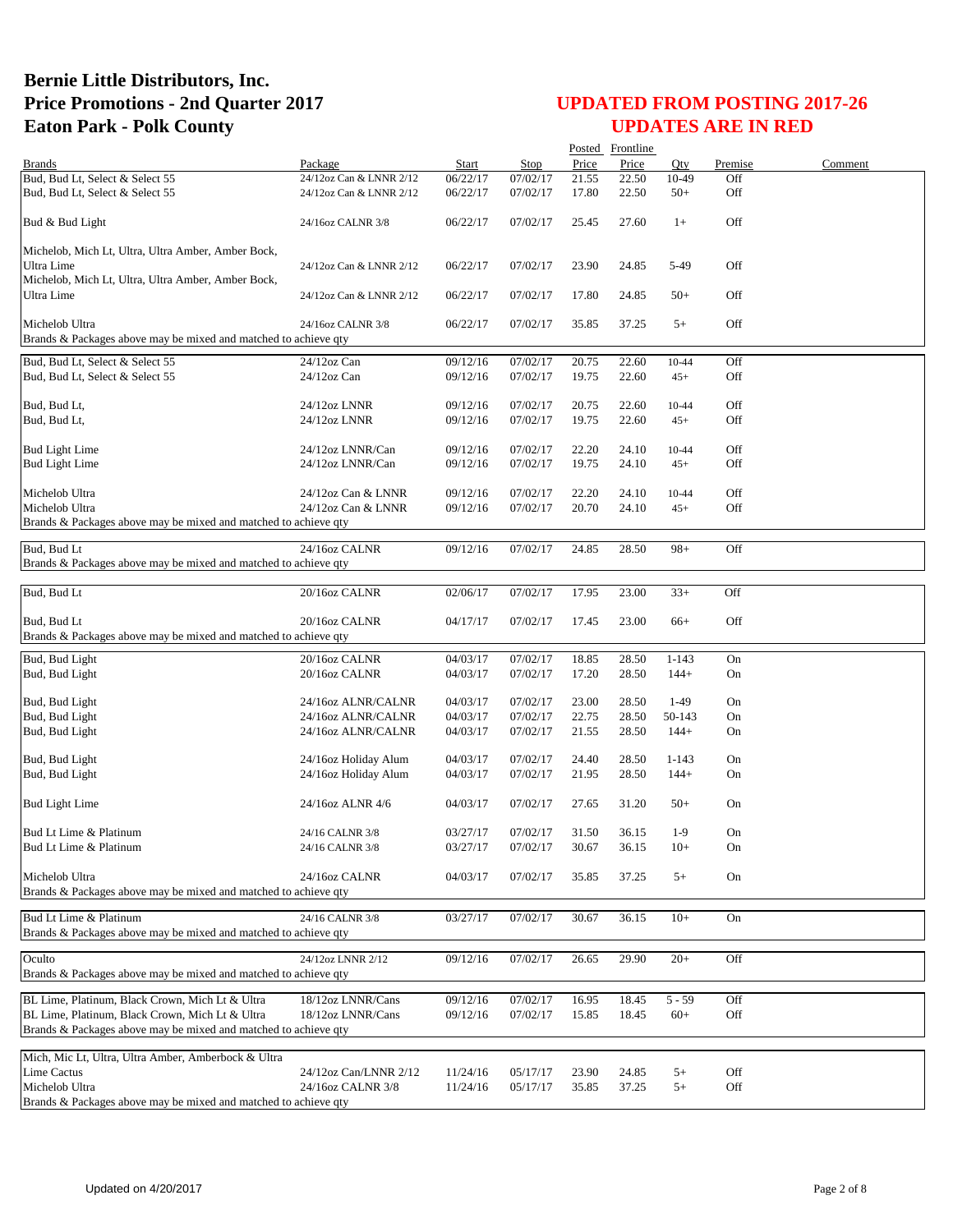|                                                                                          |                        |          |          |       | Posted Frontline |          |           |                     |
|------------------------------------------------------------------------------------------|------------------------|----------|----------|-------|------------------|----------|-----------|---------------------|
| <b>Brands</b>                                                                            | Package                | Start    | Stop     | Price | Price            | Oty      | Premise   | Comment             |
| Mich, Mic Lt, Ultra, Ultra Amber, Amberbock & Ultra                                      |                        |          |          |       |                  |          |           |                     |
| <b>Lime Cactus</b>                                                                       | 24/12oz Can/LNNR 2/12  | 05/29/17 | 06/21/17 | 23.90 | 24.85            | $5+$     | Off       |                     |
| Michelob Ultra                                                                           | 24/16oz CALNR 3/8      | 05/29/17 | 06/21/17 | 35.85 | 37.25            | $5+$     | Off       |                     |
| Brands & Packages above may be mixed and matched to achieve qty                          |                        |          |          |       |                  |          |           |                     |
| BL Lime, Platinum, Black Crown & Landshark                                               | 24/12oz LNNR 2/12      | 09/12/16 | 07/02/17 | 20.45 | 24.10            | $10+$    | ON        |                     |
| BL Lime, Platinum & Landshark                                                            | 24/12oz Cans 2/12      | 09/12/16 | 07/02/17 | 20.45 | 24.10            | $10+$    | <b>ON</b> |                     |
| Brands & Packages above may be mixed and matched to achieve qty                          |                        |          |          |       |                  |          |           |                     |
|                                                                                          |                        |          |          |       |                  |          |           |                     |
| BL Lime, Platinum & Black Crown                                                          | 24/12oz Cans/LNNR 2/12 | 03/22/17 | 04/30/17 | 23.15 | 24.10            | $1+$     | Off       |                     |
|                                                                                          |                        |          |          |       |                  |          |           |                     |
| BLL Rita Family (Lime, Straw, Mango, Raz, Orange, Grape,<br>Peach & Seasonal)            | 24/8oz Can 2/12        | 03/22/17 | 04/30/17 | 23.15 | 24.10            | $1-6$    | Off       |                     |
| BLL Rita Family (Lime, Straw, Mango, Raz, Orange, Grape,                                 |                        |          |          |       |                  |          |           |                     |
| Peach & Seasonal)                                                                        | 24/8oz Can 2/12        | 03/22/17 | 04/30/17 | 21.30 | 24.10            | $7+$     | Off       |                     |
| Brands & Packages above may be mixed and matched to achieve qty                          |                        |          |          |       |                  |          |           |                     |
|                                                                                          |                        |          |          |       |                  |          |           |                     |
| BL Lime, Platinum & Black Crown                                                          | 24/12oz Cans/LNNR 2/12 | 05/01/17 | 05/07/17 | 23.15 | 24.10            | $1+$     | Off       |                     |
| BLL Rita Family (Lime, Straw, Mango, Raz, Orange, Grape,                                 |                        |          |          |       |                  |          |           |                     |
| Peach & Seasonal)                                                                        | 24/8oz Can 2/12        | 05/01/17 | 05/07/17 | 23.15 | 24.10            | $1-6$    | Off       |                     |
| BLL Rita Family (Lime, Straw, Mango, Raz, Orange, Grape,                                 |                        |          |          |       |                  |          |           |                     |
| Peach & Seasonal)                                                                        | 24/8oz Can 2/12        | 05/01/17 | 05/07/17 | 21.30 | 24.10            | $7-26$   | Off       |                     |
| BLL Rita Family (Lime, Straw, Mango, Raz, Orange, Grape,                                 |                        |          |          |       |                  |          |           |                     |
| Peach & Seasonal)                                                                        | 24/8oz Can 2/12        | 05/01/17 | 05/07/17 | 13.70 | 24.10            | $27+$    | Off       |                     |
| Brands & Packages above may be mixed and matched to achieve gty                          |                        |          |          |       |                  |          |           |                     |
| BL Lime, Platinum & Black Crown                                                          | 24/12oz Cans/LNNR 2/12 | 05/08/17 | 06/25/17 | 23.15 | 24.10            | $1+$     | Off       |                     |
|                                                                                          |                        |          |          |       |                  |          |           |                     |
| BLL Rita Family (Lime, Straw, Mango, Raz, Orange, Grape,                                 |                        |          |          |       |                  |          |           |                     |
| Peach & Seasonal)                                                                        | 24/8oz Can 2/12        | 05/08/17 | 06/25/17 | 23.15 | 24.10            | $1-6$    | Off       |                     |
| BLL Rita Family (Lime, Straw, Mango, Raz, Orange, Grape,                                 |                        |          |          |       |                  |          |           |                     |
| Peach & Seasonal)                                                                        | 24/8oz Can 2/12        | 05/08/17 | 06/25/17 | 21.30 | 24.10            | $7+$     | Off       |                     |
| Brands & Packages above may be mixed and matched to achieve qty                          |                        |          |          |       |                  |          |           |                     |
| BL Lime, Platinum & Black Crown                                                          | 24/12oz Cans/LNNR 2/12 | 06/26/17 | 07/02/17 | 23.15 | 24.10            | $1+$     | Off       |                     |
|                                                                                          |                        |          |          |       |                  |          |           |                     |
| BLL Rita Family (Lime, Straw, Mango, Raz, Orange, Grape,                                 |                        |          |          |       |                  |          |           |                     |
| Peach & Seasonal)                                                                        | 24/8oz Can 2/12        | 06/26/17 | 07/02/17 | 23.15 | 24.10            | $1-6$    | Off       |                     |
| BLL Rita Family (Lime, Straw, Mango, Raz, Orange, Grape,                                 |                        |          |          |       |                  |          | Off       |                     |
| Peach & Seasonal)<br>BLL Rita Family (Lime, Straw, Mango, Raz, Orange, Grape,            | 24/8oz Can 2/12        | 06/26/17 | 07/02/17 | 21.30 | 24.10            | $7 - 26$ |           |                     |
| Peach & Seasonal)                                                                        | 24/8oz Can 2/12        | 06/26/17 | 07/02/17 | 13.70 | 24.10            | $27+$    | Off       |                     |
| Brands & Packages above may be mixed and matched to achieve qty                          |                        |          |          |       |                  |          |           |                     |
|                                                                                          |                        |          |          |       |                  |          |           |                     |
| Bud Light Lime, Platinum & Black Crown                                                   | 24/12oz LNNR 4/6       | 04/03/17 | 04/30/17 | 21.60 | 24.55            | $10+$    | Off       |                     |
| Brands & Packages above may be mixed and matched to achieve qty                          |                        |          |          |       |                  |          |           |                     |
|                                                                                          |                        |          |          |       |                  |          |           |                     |
| Bud Lt Platinum & Black Crown                                                            | 24/12oz LNNR 4/6       | 05/01/17 | 05/07/17 | 21.60 | 24.55            | $10+$    | Off       |                     |
|                                                                                          |                        |          |          |       |                  |          |           |                     |
| <b>Bud Light Lime</b>                                                                    | 24/12oz LNNR 4/6       | 05/01/17 | 05/07/17 | 21.60 | 24.55            | $10-14$  | Off       |                     |
| <b>Bud Light Lime</b><br>Brands & Packages above may be mixed and matched to achieve qty | 24/12oz LNNR 4/6       | 05/01/17 | 05/07/17 | 15.50 | 24.55            | $15+$    | Off       | <b>Price Change</b> |
|                                                                                          |                        |          |          |       |                  |          |           |                     |
| Bud Light Lime, Platinum & Black Crown                                                   | 24/12oz LNNR 4/6       | 05/08/17 | 07/02/17 | 21.60 | 24.55            | $10+$    | Off       |                     |
| Brands & Packages above may be mixed and matched to achieve qty                          |                        |          |          |       |                  |          |           |                     |
|                                                                                          |                        |          |          |       |                  |          |           |                     |
| Busch, Busch Lt, Nat Lt, Nat Ice & Rolling Rock                                          | 24/12oz Can S/C        | 01/16/17 | 07/02/17 | 15.35 | 17.00            | 15-76    | Off       |                     |
| Busch, Busch Lt, Nat Lt, Nat Ice & Rolling Rock                                          | 24/12oz Can S/C        | 01/16/17 | 07/02/17 | 13.80 | 17.00            | $77+$    | Off       |                     |
|                                                                                          |                        |          |          |       |                  |          |           |                     |
| Natty Daddy                                                                              | 24/12oz Can S/C        | 01/16/17 | 07/02/17 | 15.35 | 16.10            | $1 - 4$  | Off       |                     |
| <b>Natty Daddy</b>                                                                       | 24/12oz Can S/C        | 01/16/17 | 07/02/17 | 14.35 | 16.10            | 5-76     | Off       |                     |
| Natty Daddy                                                                              | 24/12oz Can S/C        | 01/16/17 | 07/02/17 | 13.80 | 16.10            | $77+$    | Off       |                     |
| Brands & Packages above may be mixed and matched to achieve qty                          |                        |          |          |       |                  |          |           |                     |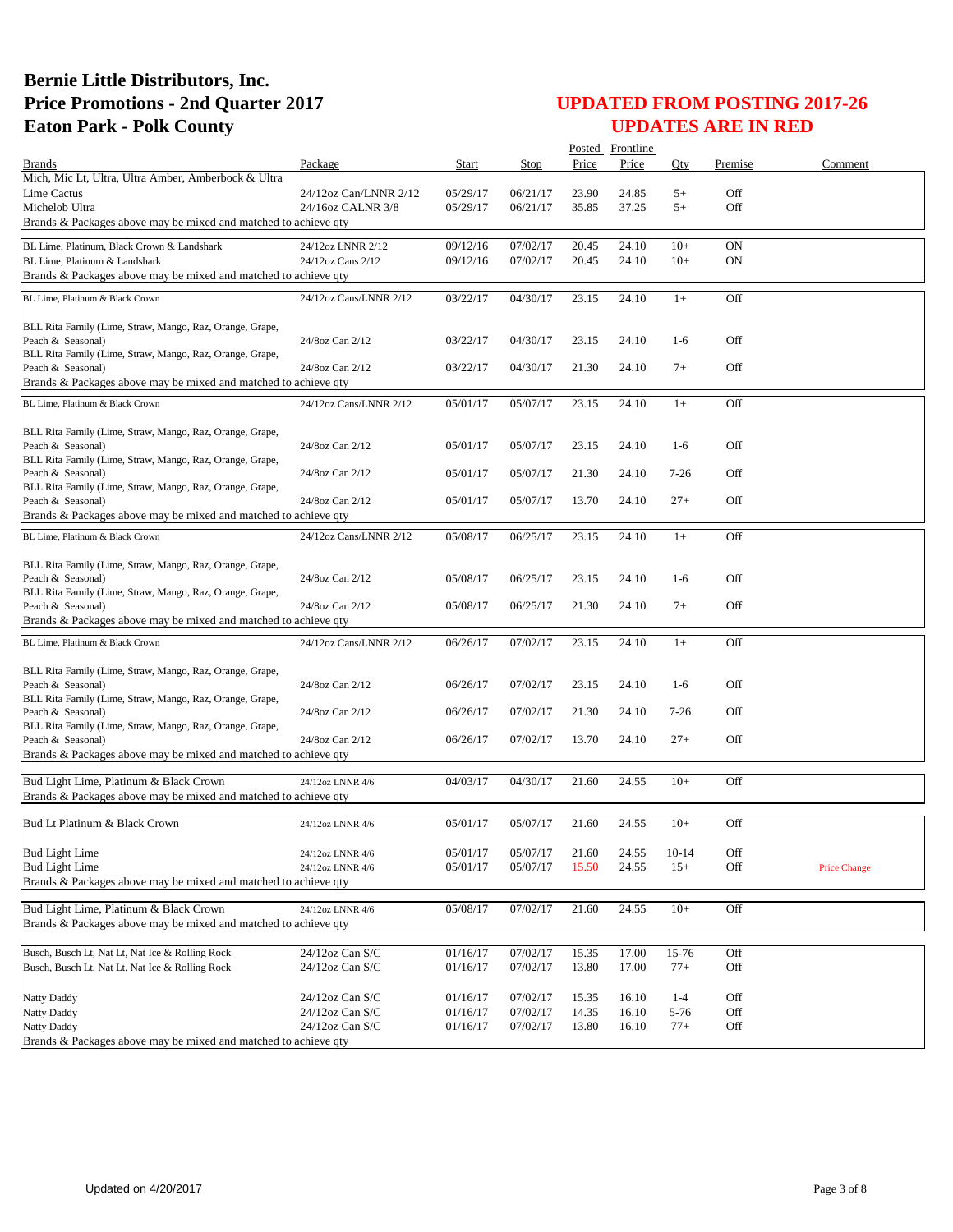|                                                                                                     |                                      |          |                      |                | Posted Frontline |                  |         |                     |
|-----------------------------------------------------------------------------------------------------|--------------------------------------|----------|----------------------|----------------|------------------|------------------|---------|---------------------|
| <b>Brands</b>                                                                                       | Package                              | Start    | Stop                 | Price          | Price            | Qty              | Premise | Comment             |
| Busch, Busch Lt, Nat Lt, Nat Ice, Bud Ice, Rolling Rock                                             |                                      |          |                      |                |                  |                  |         |                     |
| & Busch Ice<br>Busch, Busch Lt, Nat Lt, Nat Ice, Bud Ice, Rolling Rock                              | 18/12oz Cans/LNNR                    | 04/03/17 | 04/16/17             | 10.95          | 12.40            | 20-39            | Off     |                     |
| & Busch Ice                                                                                         | 18/12oz Cans/LNNR                    | 04/03/17 | 04/16/17             | 9.35           | 12.40            | $40+$            | Off     |                     |
| Brands & Packages above may be mixed and matched to achieve qty                                     |                                      |          |                      |                |                  |                  |         |                     |
|                                                                                                     |                                      |          |                      |                |                  |                  |         |                     |
| Busch, Busch Lt, Nat Lt, Nat Ice, Bud Ice, Rolling Rock                                             |                                      |          |                      |                |                  |                  |         |                     |
| & Busch Ice<br>Brands & Packages above may be mixed and matched to achieve qty                      | 18/12oz Cans/LNNR                    | 04/17/17 | 07/02/17             | 9.35           | 12.40            | $40+$            | Off     |                     |
|                                                                                                     |                                      |          |                      |                |                  |                  |         |                     |
| King Cobra & High Gravity                                                                           | 24/16oz Can 6/4                      | 09/12/16 | 07/02/17             | 17.75          | 19.55            | $5+$             | Off     |                     |
| Brands & Packages above may be mixed and matched to achieve qty                                     |                                      |          |                      |                |                  |                  |         |                     |
| Spiked Seltzer Family (Lime, Orange, Gpfrt, Cran)                                                   | 24/12oz LNR-Can 4/6                  | 04/24/17 | 04/29/17             | \$19.20        | \$28.50          | $5+$             | Off     |                     |
| Brands & Packages above may be mixed and matched to achieve qty                                     |                                      |          |                      |                |                  |                  |         |                     |
|                                                                                                     |                                      |          |                      |                |                  |                  |         |                     |
| Shock Top & Shock Top Sampler                                                                       | 24/12oz LNNR                         | 09/12/16 | 07/02/17             | 19.70          | 27.75            | $56+$            | Off     |                     |
| Shock Top & Shock Top Lemon                                                                         | $15/12$ oz Can                       | 09/12/16 | 07/02/17             | 13.65          | 15.25            | $50+$            | Off     |                     |
| Shock Top & Shock Top Lemon                                                                         |                                      |          |                      |                |                  |                  | Off     |                     |
|                                                                                                     | 30/12oz Can 2/15                     | 09/12/16 | 07/02/17             | 25.70          | 28.90            | $25+$            |         |                     |
| Shock Top, Apple Wheat, Lemon, Pumpkin, Rasp, IPA, Winter<br>Combo, Choc, Pretzel, Ginger, Ruby Red | 24/12oz LNNR 4/6                     | 03/13/17 | 06/10/17             | 27.10          | 27.75            | $1-19$           | Off     |                     |
| Shock Top, Apple Wheat, Lemon, Pumpkin, Rasp, IPA, Winter                                           |                                      |          |                      |                |                  |                  |         |                     |
| Combo, Choc, Pretzel, Ginger, Ruby Red                                                              | 24/12oz LNNR 4/6                     | 03/13/17 | 06/10/17             | 26.10          | 27.75            | $20 - 55$        | Off     |                     |
| Shock Top, Apple Wheat, Lemon, Pumpkin, Rasp, IPA, Winter<br>Combo, Choc, Pretzel, Ginger, Ruby Red | 24/12oz LNNR 4/6                     | 03/13/17 | 06/10/17             | 25.10          | 27.75            | 56-111           | Off     |                     |
| Shock Top, Apple Wheat, Lemon, Pumpkin, Rasp, IPA, Winter                                           |                                      |          |                      |                |                  |                  |         |                     |
| Combo, Choc, Pretzel, Ginger, Ruby Red                                                              | 24/12oz LNNR 4/6                     | 03/13/17 | 06/10/17             | 24.10          | 27.75            | $112+$           | Off     |                     |
| Brands & Packages above may be mixed and matched to achieve qty                                     |                                      |          |                      |                |                  |                  |         |                     |
| Shock Top, Apple Wheat, Lemon, Pumpkin, Rasp, IPA, Winter                                           |                                      |          |                      |                |                  |                  | Off     |                     |
| Combo, Choc, Pretzel, Ginger, Ruby Red<br>Shock Top, Apple Wheat, Lemon, Pumpkin, Rasp, IPA, Winter | 24/12oz LNNR 4/6                     | 06/12/17 | 06/18/17             | 27.10          | 27.75            | $1-19$           |         |                     |
| Combo, Choc, Pretzel, Ginger, Ruby Red                                                              | 24/12oz LNNR 4/6                     | 06/12/17 | 06/18/17             | 19.20          | 27.75            | $20+$            | Off     |                     |
| Brands & Packages above may be mixed and matched to achieve qty                                     |                                      |          |                      |                |                  |                  |         |                     |
| Shock Top, Apple Wheat, Lemon, Pumpkin, Rasp, IPA, Winter                                           |                                      |          |                      |                |                  |                  |         |                     |
| Combo, Choc, Pretzel, Ginger, Ruby Red                                                              | 24/12oz LNNR 4/6                     | 06/19/17 | 09/02/17             | 27.10          | 27.75            | $1-19$           | Off     |                     |
| Shock Top, Apple Wheat, Lemon, Pumpkin, Rasp, IPA, Winter<br>Combo, Choc, Pretzel, Ginger, Ruby Red | 24/12oz LNNR 4/6                     | 06/19/17 | 09/02/17             | 26.10          | 27.75            | $20 - 55$        | Off     |                     |
| Shock Top, Apple Wheat, Lemon, Pumpkin, Rasp, IPA, Winter                                           |                                      |          |                      |                |                  |                  |         |                     |
| Combo, Choc, Pretzel, Ginger, Ruby Red                                                              | 24/12oz LNNR 4/6                     | 06/19/17 | 09/02/17             | 25.10          | 27.75            | 56-111           | Off     |                     |
| Shock Top, Apple Wheat, Lemon, Pumpkin, Rasp, IPA, Winter<br>Combo, Choc, Pretzel, Ginger, Ruby Red | 24/12oz LNNR 4/6                     | 06/19/17 | 09/02/17             | 24.10          | 27.75            | $112+$           | Off     |                     |
| Brands & Packages above may be mixed and matched to achieve qty                                     |                                      |          |                      |                |                  |                  |         |                     |
|                                                                                                     |                                      |          |                      |                |                  |                  |         |                     |
| Wild Blue & Redbridge                                                                               | 24/12oz LNNR 4/6                     | 11/14/16 | 07/02/17             | 28.65          | 29.35            | $28+$            | Off     |                     |
| Brands & Packages above may be mixed and matched to achieve qty                                     |                                      |          |                      |                |                  |                  |         |                     |
| Kirin Ichiban & Kirin Light                                                                         | 24/12oz LNNR 4/6                     | 11/14/16 | 07/02/17             | 23.50          | 27.75            | $10+$            | Off     |                     |
| Brands & Packages above may be mixed and matched to achieve qty                                     |                                      |          |                      |                |                  |                  |         |                     |
|                                                                                                     |                                      |          |                      |                |                  |                  |         |                     |
| Becks, Lt, Dark, Oktob, Sapphire, Becks NA & Bass                                                   | 24/12oz LNNR 4/6                     | 09/12/16 | 05/21/17             | 22.05          | 24.55            | 56-111           | Off     |                     |
| Becks, Lt, Dark, Oktob, Sapphire, Becks NA & Bass                                                   | 24/12oz LNNR 4/6                     | 09/12/16 | 05/21/17             | 19.80          | 24.55            | $112+$           | Off     |                     |
| Brands & Packages above may be mixed and matched to achieve qty                                     |                                      |          |                      |                |                  |                  |         |                     |
| Becks, Lt, Dark, Oktob, Sapphire                                                                    | 24/12oz LNNR 4/6                     | 05/22/17 | 05/28/17             | 15.85          | 24.55            | $20+$            | Off     | <b>Price Change</b> |
| Bass Ale & Beck's NA                                                                                |                                      | 05/22/17 |                      |                |                  |                  | Off     |                     |
| Bass Ale & Beck's NA                                                                                | 24/12oz LNNR 4/6<br>24/12oz LNNR 4/6 | 05/22/17 | 05/28/17<br>05/28/17 | 22.05<br>19.80 | 24.55<br>24.55   | 56-111<br>$112+$ | Off     |                     |
| Brands & Packages above may be mixed and matched to achieve qty                                     |                                      |          |                      |                |                  |                  |         |                     |
| Becks, Lt, Dark, Oktob, Sapphire, Becks NA & Bass                                                   | 24/12oz LNNR 4/6                     | 05/29/17 | 07/02/17             | 22.05          | 24.55            | 56-111           | Off     |                     |
| Becks, Lt, Dark, Oktob, Sapphire, Becks NA & Bass                                                   | 24/12oz LNNR 4/6                     | 05/29/17 | 07/02/17             | 19.80          | 24.55            | $112+$           | Off     |                     |
| Brands & Packages above may be mixed and matched to achieve qty                                     |                                      |          |                      |                |                  |                  |         |                     |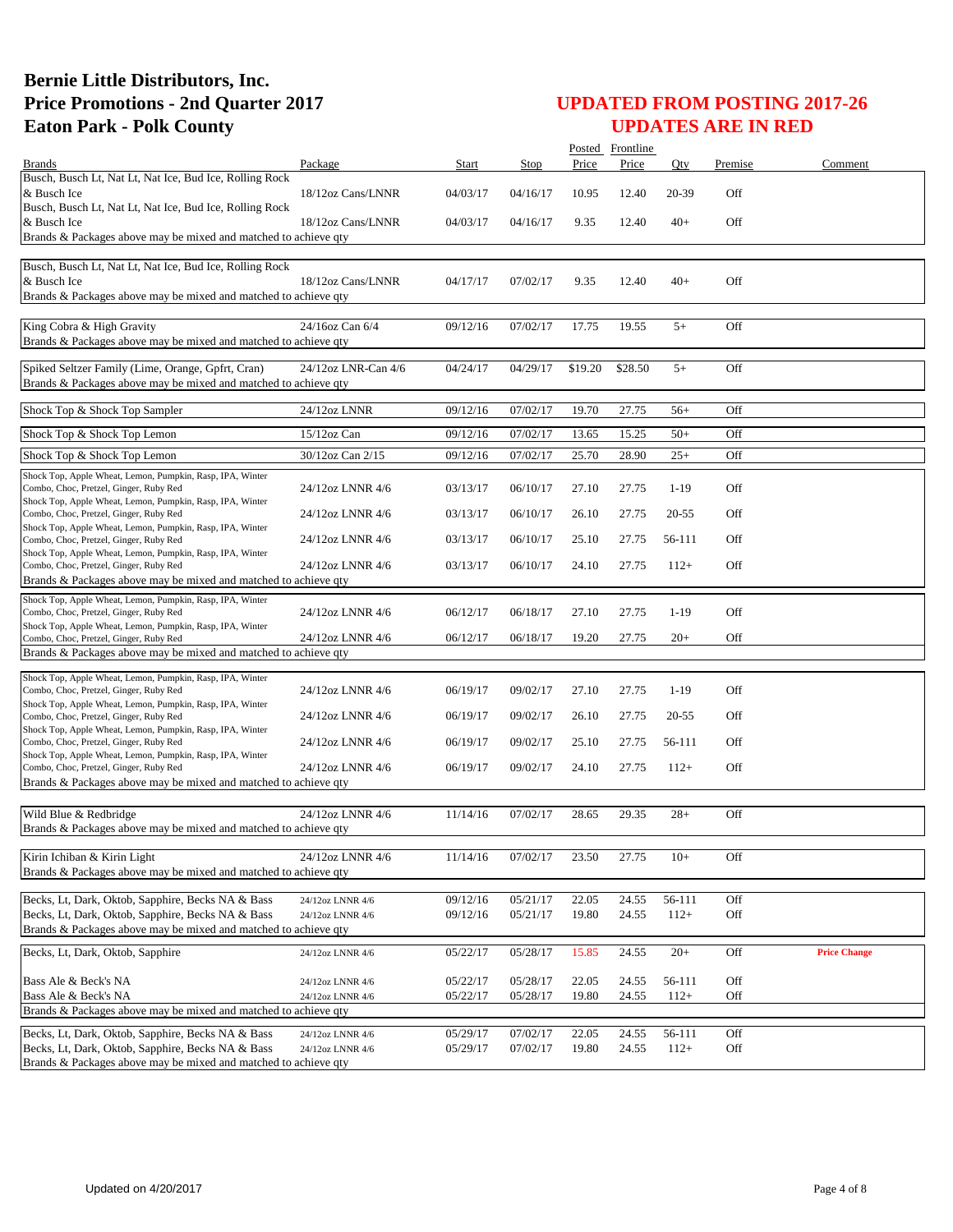|                                                                                 |                                                |                      |                      |                | Posted Frontline |                  |            |                     |
|---------------------------------------------------------------------------------|------------------------------------------------|----------------------|----------------------|----------------|------------------|------------------|------------|---------------------|
| <b>Brands</b>                                                                   | Package                                        | Start                | Stop                 | Price          | Price            | Oty              | Premise    | Comment             |
| Becks, Light, Dark, Oktoberfest, Sapphire & Bass                                | 24/12oz LNNR/CAN 2/12                          | 03/06/17             | 04/16/17             | 20.35          | 24.10            | 56-111           | Off        |                     |
| Becks, Light, Dark, Oktoberfest, Sapphire & Bass                                | 24/12oz LNNR/CAN 2/12                          | 03/06/17             | 04/16/17             | 19.80          | 24.10            | $112+$           | Off        |                     |
|                                                                                 |                                                |                      |                      |                |                  |                  |            |                     |
| <b>Land Shark</b><br><b>Land Shark</b>                                          | 24/12oz LNNR/CAN 2/12<br>24/12oz LNNR/CAN 2/12 | 03/06/17<br>03/06/17 | 04/16/17<br>04/16/17 | 22.15<br>20.35 | 24.10<br>24.10   | 56-111<br>$112+$ | Off<br>Off |                     |
| Brands & Packages above may be mixed and matched to achieve qty                 |                                                |                      |                      |                |                  |                  |            |                     |
|                                                                                 |                                                |                      |                      |                |                  |                  |            |                     |
| Becks, Light, Dark, Oktoberfest, Sapphire & Bass                                | 24/12oz LNNR/CAN 2/12                          | 04/17/17             | 04/23/17             | 19.20          | 24.10            | $10+$            | Off        |                     |
|                                                                                 |                                                |                      |                      |                |                  |                  |            |                     |
| Land Shark                                                                      | 24/12oz LNNR/CAN 2/12                          | 04/17/17             | 04/23/17             | 19.20          | 24.10            | $10+$            | Off        |                     |
| Brands & Packages above may be mixed and matched to achieve gty                 |                                                |                      |                      |                |                  |                  |            |                     |
| Becks, Light, Dark, Oktoberfest, Sapphire & Bass                                | 24/12oz LNNR/CAN 2/12                          | 04/24/17             | 05/07/17             | 20.35          | 24.10            | 56-111           | Off        |                     |
| Becks, Light, Dark, Oktoberfest, Sapphire & Bass                                | 24/12oz LNNR/CAN 2/12                          | 04/24/17             | 05/07/17             | 19.80          | 24.10            | $112+$           | Off        |                     |
|                                                                                 |                                                |                      |                      |                |                  |                  |            |                     |
| <b>Land Shark</b>                                                               | 24/12oz LNNR/CAN 2/12                          | 04/24/17             | 05/07/17             | 22.15          | 24.10            | 56-111           | Off        |                     |
| <b>Land Shark</b>                                                               | 24/12oz LNNR/CAN 2/12                          | 04/24/17             | 05/07/17             | 20.35          | 24.10            | $112+$           | Off        |                     |
| Brands & Packages above may be mixed and matched to achieve qty                 |                                                |                      |                      |                |                  |                  |            |                     |
| Becks, Light, Dark, Oktoberfest, Sapphire & Bass                                | 24/12oz LNNR/CAN 2/12                          | 05/08/17             | 05/14/17             | 19.20          | 24.10            | $10+$            | Off        |                     |
|                                                                                 |                                                |                      |                      |                |                  |                  |            |                     |
| Land Shark                                                                      | 24/12oz LNNR/CAN 2/12                          | 05/08/17             | 05/14/17             | 19.20          | 24.10            | $10+$            | Off        |                     |
| Brands & Packages above may be mixed and matched to achieve qty                 |                                                |                      |                      |                |                  |                  |            |                     |
|                                                                                 |                                                |                      |                      |                |                  |                  |            |                     |
| Becks, Light, Dark, Oktoberfest, Sapphire & Bass                                | 24/12oz LNNR/CAN 2/12                          | 05/15/17             | 06/11/17             | 20.35          | 24.10            | 56-111           | Off        |                     |
| Becks, Light, Dark, Oktoberfest, Sapphire & Bass                                | 24/12oz LNNR/CAN 2/12                          | 05/15/17             | 06/11/17             | 19.80          | 24.10            | $112+$           | Off        |                     |
| <b>Land Shark</b>                                                               | 24/12oz LNNR/CAN 2/12                          | 05/15/17             | 06/11/17             | 22.15          | 24.10            | 56-111           | Off        |                     |
| <b>Land Shark</b>                                                               | 24/12oz LNNR/CAN 2/12                          | 05/15/17             | 06/11/17             | 20.35          | 24.10            | $112+$           | Off        |                     |
| Brands & Packages above may be mixed and matched to achieve qty                 |                                                |                      |                      |                |                  |                  |            |                     |
|                                                                                 |                                                |                      |                      |                |                  |                  |            |                     |
| Becks, Light, Dark, Oktoberfest, Sapphire & Bass                                | 24/12oz LNNR/CAN 2/12                          | 06/12/17             | 06/18/17             | 20.20          | 24.10            | $10+$            | Off        | <b>Price Change</b> |
|                                                                                 |                                                |                      |                      |                |                  |                  |            |                     |
| Land Shark                                                                      | 24/12oz LNNR/CAN 2/12                          | 06/12/17             | 06/18/17             | 20.20          | 24.10            | $10+$            | Off        | <b>Price Change</b> |
| Brands & Packages above may be mixed and matched to achieve qty                 |                                                |                      |                      |                |                  |                  |            |                     |
| Becks, Light, Dark, Oktoberfest, Sapphire & Bass                                |                                                | 06/19/17             | 07/09/17             | 20.35          | 24.10            | 56-111           | Off        |                     |
| Becks, Light, Dark, Oktoberfest, Sapphire & Bass                                | 24/12oz LNNR/CAN 2/12<br>24/12oz LNNR/CAN 2/12 | 06/19/17             | 07/09/17             | 19.80          | 24.10            | $112+$           | Off        |                     |
|                                                                                 |                                                |                      |                      |                |                  |                  |            |                     |
| Land Shark                                                                      | 24/12oz LNNR/CAN 2/12                          | 06/19/17             | 07/09/17             | 22.15          | 24.10            | 56-111           | Off        |                     |
| <b>Land Shark</b>                                                               | 24/12oz LNNR/CAN 2/12                          | 06/19/17             | 07/09/17             | 20.35          | 24.10            | $112+$           | Off        |                     |
| Brands & Packages above may be mixed and matched to achieve qty                 |                                                |                      |                      |                |                  |                  |            |                     |
|                                                                                 |                                                |                      |                      |                |                  |                  |            |                     |
| Beck's, Sapphire, Black Crown, BL Lime, Platinum,<br>Michelob Ultra & Landshark | 24/16oz CAN 6/4                                | 02/06/17             | 07/02/17             | 25.75          | 28.00            | $1-2$            | Off        |                     |
| Beck's, Sapphire, Black Crown, BL Lime, Platinum,                               |                                                |                      |                      |                |                  |                  |            |                     |
| Michelob Ultra & Landshark                                                      | 24/16oz CAN 6/4                                | 02/06/17             | 07/02/17             | 24.90          | 28.00            | $3+$             | Off        |                     |
|                                                                                 |                                                |                      |                      |                |                  |                  |            |                     |
| Shock Top, Apple, Lemon, Pumpkin, Shockolate &                                  |                                                |                      |                      |                |                  |                  |            |                     |
| <b>Twisted Pretzel</b>                                                          | 24/16oz CAN 6/4                                | 02/06/17             | 07/02/17             | 29.80          | 33.50            | $1 - 2$          | Off        |                     |
| Shock Top, Apple, Lemon, Pumpkin, Shockolate &                                  |                                                |                      |                      |                |                  |                  |            |                     |
| <b>Twisted Pretzel</b>                                                          | 24/16oz CAN 6/4                                | 02/06/17             | 07/02/17             | 24.90          | 33.50            | $3+$             | Off        |                     |
|                                                                                 |                                                |                      |                      |                |                  |                  |            |                     |
| Goose 312, IPA, Green Line & Four Star Pilsner                                  | 24/16oz CAN 6/4                                | 02/06/17             | 07/02/17             | 29.80          | 31.95            | $1 - 2$          | Off        |                     |
| Goose 312, IPA, Green Line & Four Star Pilsner                                  | 24/16oz CAN 6/4                                | 02/06/17             | 07/02/17             | 24.90          | 31.95            | $3+$             | Off        |                     |
|                                                                                 |                                                |                      |                      |                |                  |                  |            |                     |
| Bud Chelada, Bud Lt Chelada                                                     | 24/16oz Can 6/4                                | 02/06/17             | 07/02/17             | 29.80          | 33.50            | $1+$             | Off        |                     |
|                                                                                 |                                                |                      |                      |                |                  |                  |            |                     |
| Rita Splash (Lime, Strawberry & Pineapple)                                      | 24/16oz CAN 4/6                                | 02/06/17             | 07/02/17             | 29.80          | 37.50            | $1+$             | Off        |                     |
|                                                                                 |                                                |                      |                      |                |                  |                  |            |                     |
| BL Lime Rita Family & Oculto                                                    | 24/16oz CAN 6/4                                | 02/06/17             | 07/02/17             | 29.80          | 37.50            | $1+$             | Off        |                     |
| Brands & Packages above may be mixed and matched to achieve qty                 |                                                |                      |                      |                |                  |                  |            |                     |
| <b>Boddington's Pub</b>                                                         | 24/16oz CAN 6/4                                | 01/04/16             | 07/02/17             | 39.15          | 41.75            | $72+$            | Off        |                     |
|                                                                                 |                                                |                      |                      |                |                  |                  |            |                     |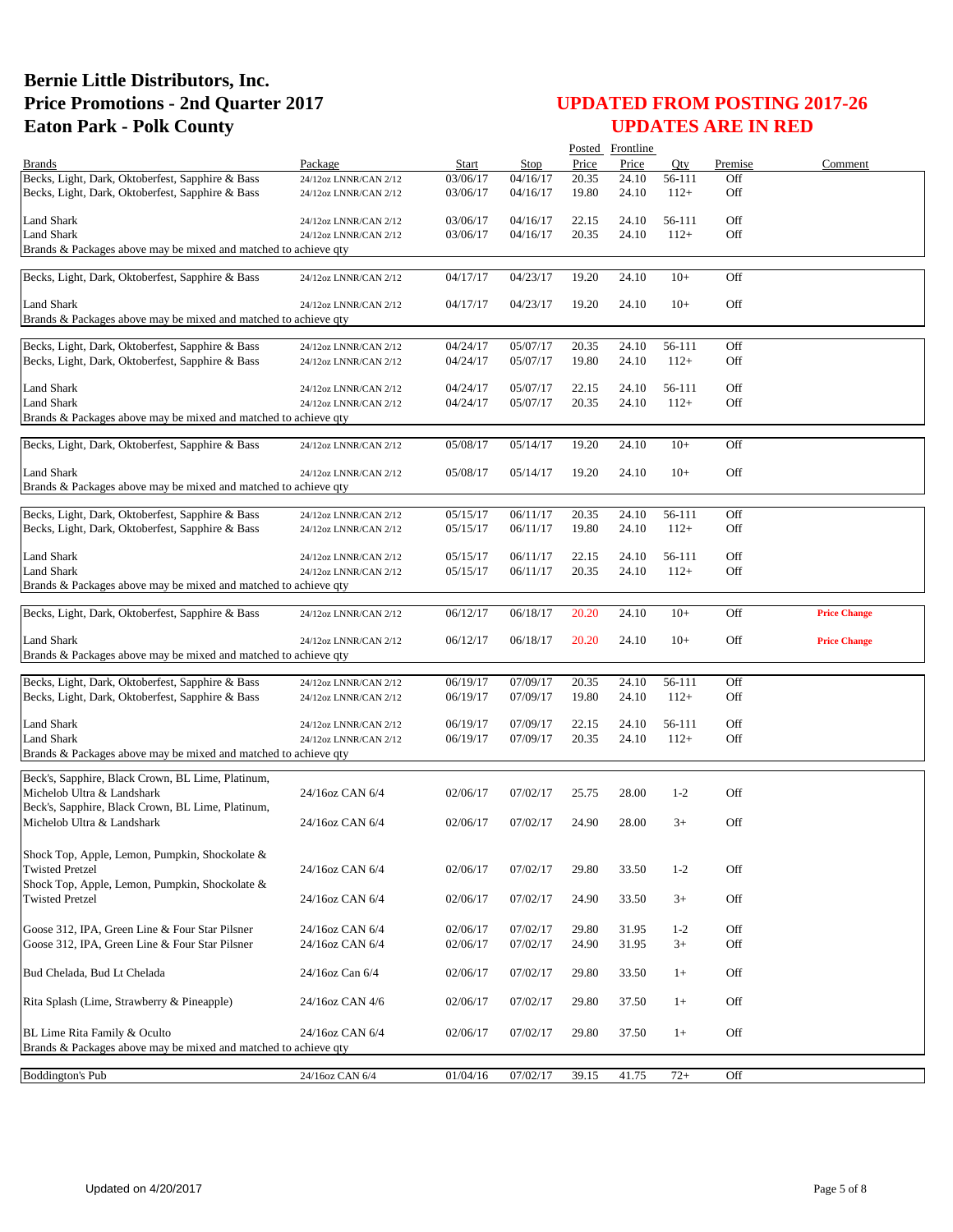|                                                                                                                                                                                                                                             |                                                 |              |          |       | Posted Frontline |           |         |         |
|---------------------------------------------------------------------------------------------------------------------------------------------------------------------------------------------------------------------------------------------|-------------------------------------------------|--------------|----------|-------|------------------|-----------|---------|---------|
| <b>Brands</b>                                                                                                                                                                                                                               | Package                                         | <b>Start</b> | Stop     | Price | Price            | Oty       | Premise | Comment |
| BP Blueberry, Oktoberfest, Pumpkin, Summer, Winter, Spring,<br>Toasted Lager, Hoptical Illusion, Mosaic Session IPA & Honey<br>Robber<br>BP Blueberry, Oktoberfest, Pumpkin, Summer, Winter, Spring,                                        | 24/12oz LNNR 4/6                                | 03/20/17     | 06/25/17 | 27.70 | 30.90            | $25 - 55$ | Off     |         |
| Toasted Lager, Hoptical Illusion, Mosaic Session IPA & Honey<br>Robber                                                                                                                                                                      | 24/12oz LNNR 4/6                                | 03/20/17     | 06/25/17 | 26.70 | 30.90            | $56+$     | Off     |         |
| Goose 312, 312 Pale Ale, Honkers, IPA, Winter, Summer, Harvest<br>Ale, Sixth Day, Endless IPA, Rambler IPA, Oktob, 10 Hills Pale Ale,<br>Four Star, Green Line, Preseason<br>Goose 312, 312 Pale Ale, Honkers, IPA, Winter, Summer, Harvest | 24/12oz LNNR/Can 4/6                            | 03/20/17     | 06/25/17 | 27.70 | 30.90            | $25 - 55$ | Off     |         |
| Ale, Sixth Day, Endless IPA, Rambler IPA, Oktob, 10 Hills Pale Ale,<br>Four Star, Green Line, Preseason<br>Brands & Packages above may be mixed and matched to achieve qty                                                                  | 24/12oz LNNR/Can 4/6                            | 03/20/17     | 06/25/17 | 26.70 | 30.90            | $56+$     | Off     |         |
| BP Blueberry, Oktoberfest, Pumpkin, Summer, Winter, Spring,<br>Toasted Lager, Hoptical Illusion, Mosaic Session IPA & Honey<br>Robber                                                                                                       | 24/12oz LNNR 4/6                                | 06/26/17     | 07/02/17 | 19.20 | 30.90            | $10+$     | Off     |         |
| Goose 312, 312 Pale Ale, Honkers, IPA, Winter, Summer, Harvest<br>Ale, Sixth Day, Endless IPA, Rambler IPA, Oktob, 10 Hills Pale Ale,<br>Four Star, Green Line, Preseason<br>Goose 312, 312 Pale Ale, Honkers, IPA, Winter, Summer, Harvest | 24/12oz LNNR/Can 4/6                            | 06/26/17     | 07/02/17 | 27.70 | 30.90            | $25 - 55$ | Off     |         |
| Ale, Sixth Day, Endless IPA, Rambler IPA, Oktob, 10 Hills Pale Ale,<br>Four Star, Green Line, Preseason<br>Brands & Packages above may be mixed and matched to achieve gty                                                                  | 24/12oz LNNR/Can 4/6                            | 06/26/17     | 07/02/17 | 26.70 | 30.90            | $56+$     | Off     |         |
| Shock Top, Wheat IPA, Lemon, Pumpkin, Variety, Apple, Winter,<br>Honey Bourbon, Choc, Pretzel, Ginger & Ruby Red                                                                                                                            | 24/12oz LNNR/Can 2/12                           | 01/23/17     | 07/02/17 | 24.60 | 27.75            | 14-55     | Off     |         |
| Shock Top, Wheat IPA, Lemon, Pumpkin, Variety, Apple, Winter,<br>Honey Bourbon, Choc, Pretzel, Ginger & Ruby Red<br>Shock Top, Wheat IPA, Lemon, Pumpkin, Variety, Apple, Winter,                                                           | 24/12oz LNNR/Can 2/12                           | 01/23/17     | 07/02/17 | 23.60 | 27.75            | 56-111    | Off     |         |
| Honey Bourbon, Choc, Pretzel, Ginger & Ruby Red                                                                                                                                                                                             | 24/12oz LNNR/Can 2/12                           | 01/23/17     | 07/02/17 | 22.60 | 27.75            | $112+$    | Off     |         |
| Goose 312, 312 Pale, Honkers, IPA, Winter, Summer, Fall, Harvest<br>Ale, Endless IPA, Winter, Four Star, Green Line, Seasonals                                                                                                              | 24/12oz LNNR/CN 2/12                            | 01/23/17     | 07/02/17 | 26.25 | 29.65            | 14-55     | Off     |         |
| Goose 312, 312 Pale, Honkers, IPA, Winter, Summer, Fall, Harvest<br>Ale, Endless IPA, Winter, Four Star, Green Line, Seasonals                                                                                                              | 24/12oz LNNR/CN 2/12                            | 01/23/17     | 07/02/17 | 25.25 | 29.65            | $56+$     | Off     |         |
| Brands & Packages above may be mixed and matched to achieve qty                                                                                                                                                                             |                                                 |              |          |       |                  |           |         |         |
| Goose Seasonal Sampler                                                                                                                                                                                                                      | 24/12oz Can                                     | 01/02/17     | 07/02/17 | 25.45 | 28.85            | 14-55     | Off     |         |
| Goose Seasonal Sampler                                                                                                                                                                                                                      | 24/12oz Can                                     | 01/02/17     | 07/02/17 | 24.45 | 28.85            | $56+$     | Off     |         |
| Brands & Packages above may be mixed and matched to achieve qty                                                                                                                                                                             |                                                 |              |          |       |                  |           |         |         |
| Goose Seasonal Sampler                                                                                                                                                                                                                      | 24/12oz LNNR                                    | 01/02/17     | 07/02/17 | 26.80 | 28.85            | $10-55$   | Off     |         |
| Goose Seasonal Sampler                                                                                                                                                                                                                      | 24/12oz LNNR                                    | 01/02/17     | 07/02/17 | 25.50 | 28.85            | 56-111    | Off     |         |
| Goose Seasonal Sampler                                                                                                                                                                                                                      | 24/12oz LNNR                                    | 01/02/17     | 07/02/17 | 24.50 | 28.85            | $112+$    | Off     |         |
| Brands & Packages above may be mixed and matched to achieve qty                                                                                                                                                                             |                                                 |              |          |       |                  |           |         |         |
| Stella Artois                                                                                                                                                                                                                               | 20/9.6oz LNR                                    | 09/12/16     | 07/02/17 | 19.90 | 21.95            | $3+$      | Off     |         |
| Stella Artois, Cidre, Hoegaarden, Leffe Blonde/Brown                                                                                                                                                                                        | 24/11.2oz LNNR/CN 4/6                           | 04/03/17     | 04/23/17 | 26.40 | 32.55            | 56-111    | Off     |         |
| Stella Artois, Cidre, Hoegaarden, Leffe Blonde/Brown                                                                                                                                                                                        | 24/11.2oz LNNR/CN 4/6                           | 04/03/17     | 04/23/17 | 25.75 | 32.55            | 112-215   | Off     |         |
| Stella Artois, Cidre, Hoegaarden, Leffe Blonde/Brown                                                                                                                                                                                        | 24/11.2oz LNNR/CN 4/6                           | 04/03/17     | 04/23/17 | 24.46 | 32.55            | $216+$    | Off     |         |
| Stella, Stella Cidre, Hoegaarden, Belgian Sampler                                                                                                                                                                                           | 24/11.2oz LNNR/Can 2/12 &<br>20/14.9oz Can 2/12 | 04/03/17     | 04/23/17 | 30.30 | 33.30            | $1 - 4$   | Off     |         |
| Stella, Stella Cidre, Hoegaarden, Belgian Sampler                                                                                                                                                                                           | 24/11.2oz LNNR/Can 2/12 &<br>20/14.9oz Can 2/12 | 04/03/17     | 04/23/17 | 27.00 | 33.30            | $5 - 55$  | Off     |         |
| Stella, Stella Cidre, Hoegaarden, Belgian Sampler                                                                                                                                                                                           | 24/11.2oz LNNR/Can 2/12 &<br>20/14.9oz Can 2/12 | 04/03/17     | 04/23/17 | 26.40 | 33.30            | 56-111    | Off     |         |
| Stella, Stella Cidre, Hoegaarden, Belgian Sampler                                                                                                                                                                                           | 24/11.2oz LNNR/Can 2/12 &<br>20/14.9oz Can 2/12 | 04/03/17     | 04/23/17 | 25.75 | 33.30            | $112+$    | Off     |         |
| Brands & Packages above may be mixed and matched to achieve qty                                                                                                                                                                             |                                                 |              |          |       |                  |           |         |         |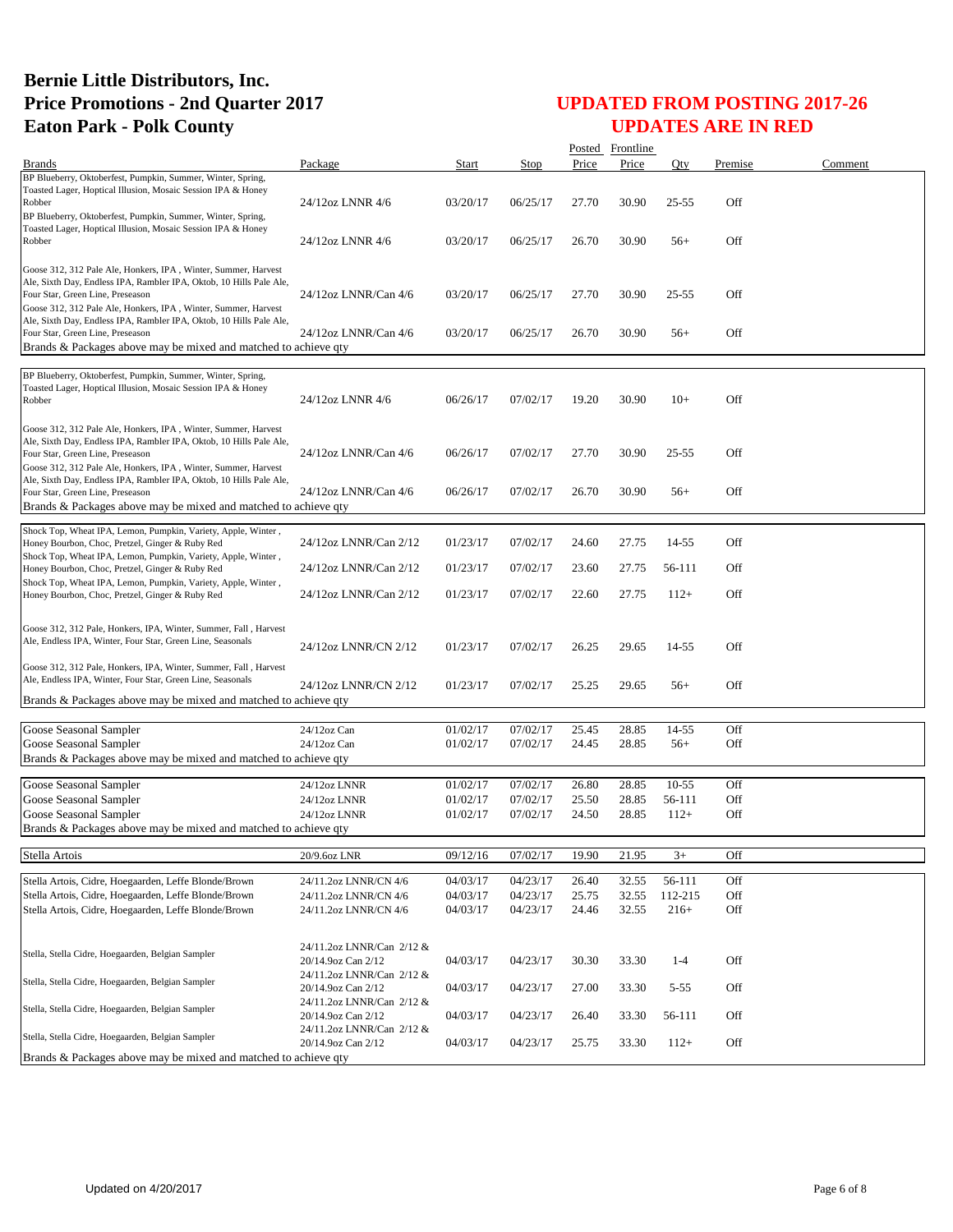|                                                                                                                 |                                                                              |          |          |       | Posted Frontline |          |            |              |
|-----------------------------------------------------------------------------------------------------------------|------------------------------------------------------------------------------|----------|----------|-------|------------------|----------|------------|--------------|
| <b>Brands</b>                                                                                                   | Package                                                                      | Start    | Stop     | Price | Price            | Oty      | Premise    | Comment      |
| Stella Artois, Cidre, Hoegaarden, Leffe Blonde/Brown                                                            | 24/11.2oz LNNR 4/6                                                           | 04/24/17 | 04/30/17 | 26.40 | 32.55            | 56-111   | Off        |              |
| Stella Artois, Cidre, Hoegaarden, Leffe Blonde/Brown                                                            | 24/11.2oz LNNR 4/6                                                           | 04/24/17 | 04/30/17 | 25.75 | 32.55            | 112-215  | Off        |              |
| Stella Artois, Cidre, Hoegaarden, Leffe Blonde/Brown                                                            | 24/11.2oz LNNR 4/6                                                           | 04/24/17 | 04/30/17 | 24.46 | 32.55            | $216+$   | Off        |              |
| Stella Artois                                                                                                   | 24/11.2oz Can 4/6                                                            | 04/24/17 | 04/30/17 | 21.60 | 32.55            | $10+$    | Off        |              |
|                                                                                                                 |                                                                              |          |          |       |                  |          |            |              |
|                                                                                                                 | 24/11.2oz LNNR/Can 2/12 &                                                    |          |          |       |                  |          |            |              |
| Stella, Stella Cidre, Hoegaarden, Belgian Sampler                                                               | 20/14.9oz Can 2/12                                                           | 04/24/17 | 04/30/17 | 30.30 | 33.30            | $1 - 4$  | Off        |              |
| Stella, Stella Cidre, Hoegaarden, Belgian Sampler                                                               | 24/11.2oz LNNR/Can 2/12 &<br>20/14.9oz Can 2/12<br>24/11.2oz LNNR/Can 2/12 & | 04/24/17 | 04/30/17 | 27.00 | 33.30            | $5 - 55$ | Off        |              |
| Stella, Stella Cidre, Hoegaarden, Belgian Sampler                                                               | 20/14.9oz Can 2/12<br>24/11.2oz LNNR/Can 2/12 &                              | 04/24/17 | 04/30/17 | 26.40 | 33.30            | 56-111   | Off        |              |
| Stella, Stella Cidre, Hoegaarden, Belgian Sampler                                                               | 20/14.9oz Can 2/12                                                           | 04/24/17 | 04/30/17 | 25.75 | 33.30            | $112+$   | Off        |              |
| Brands & Packages above may be mixed and matched to achieve qty                                                 |                                                                              |          |          |       |                  |          |            |              |
| Stella Artois, Cidre, Hoegaarden, Leffe Blonde/Brown                                                            | 24/11.2oz LNNR/CN 4/6                                                        | 05/01/17 | 07/02/17 | 26.40 | 32.55            | 56-111   | Off        |              |
| Stella Artois, Cidre, Hoegaarden, Leffe Blonde/Brown                                                            | 24/11.2oz LNNR/CN 4/6                                                        | 05/01/17 | 07/02/17 | 25.75 | 32.55            | 112-215  | Off        |              |
| Stella Artois, Cidre, Hoegaarden, Leffe Blonde/Brown                                                            | 24/11.2oz LNNR/CN 4/6                                                        | 05/01/17 | 07/02/17 | 24.46 | 32.55            | $216+$   | Off        |              |
|                                                                                                                 |                                                                              |          |          |       |                  |          |            |              |
|                                                                                                                 | 24/11.2oz LNNR/Can 2/12 &                                                    |          |          |       |                  |          |            |              |
| Stella, Stella Cidre, Hoegaarden, Belgian Sampler                                                               | 20/14.9oz Can 2/12                                                           | 05/01/17 | 07/02/17 | 30.30 | 33.30            | $1 - 4$  | Off        |              |
| Stella, Stella Cidre, Hoegaarden, Belgian Sampler                                                               | 24/11.2oz LNNR/Can 2/12 &                                                    |          |          |       |                  |          |            |              |
|                                                                                                                 | 20/14.9oz Can 2/12<br>24/11.2oz LNNR/Can 2/12 &                              | 05/01/17 | 07/02/17 | 27.00 | 33.30            | $5 - 55$ | Off        |              |
| Stella, Stella Cidre, Hoegaarden, Belgian Sampler                                                               | 20/14.9oz Can 2/12<br>24/11.2oz LNNR/Can 2/12 &                              | 05/01/17 | 07/02/17 | 26.40 | 33.30            | 56-111   | Off        |              |
| Stella, Stella Cidre, Hoegaarden, Belgian Sampler                                                               | 20/14.9oz Can 2/12                                                           | 05/01/17 | 07/02/17 | 25.75 | 33.30            | $112+$   | Off        |              |
| Brands & Packages above may be mixed and matched to achieve qty                                                 |                                                                              |          |          |       |                  |          |            |              |
| Montejo                                                                                                         | 24/12oz Can 2/12                                                             | 11/14/16 | 07/02/17 | 19.95 | 23.00            | $5+$     | Off & On   |              |
| Kona Longboard, Fire Rock, Pipeline, Wailua Wheat, Koko Brown,                                                  |                                                                              |          |          |       |                  |          |            |              |
| Castaway, Big Wave, Lemongrass & Lavaman                                                                        | 24/12oz LNNR 4/6                                                             | 05/01/17 | 05/28/17 | 25.56 | 28.76            | 15-24    | On & Off   |              |
| Kona Longboard, Fire Rock, Pipeline, Wailua Wheat, Koko Brown,<br>Castaway, Big Wave, Lemongrass & Lavaman      | 24/12oz LNNR 4/6                                                             | 05/01/17 | 05/28/17 | 23.56 | 28.76            | $25+$    | On $&$ Off | New QD Level |
|                                                                                                                 |                                                                              |          |          |       |                  |          |            |              |
| Brands & Packages above may be mixed and matched to achieve qty                                                 |                                                                              |          |          |       |                  |          |            |              |
| Kona Longboard, Fire Rock, Pipeline, Wailua Wheat, Koko Brown,                                                  |                                                                              |          |          |       |                  |          |            | <b>New</b>   |
| Castaway, Big Wave, Lemongrass & Lavaman                                                                        | 24/12oz LNNR 4/6                                                             | 05/29/17 | 09/03/17 | 23.56 | 28.76            | $25+$    | On $&$ Off |              |
| Brands & Packages above may be mixed and matched to achieve qty                                                 |                                                                              |          |          |       |                  |          |            |              |
|                                                                                                                 |                                                                              |          |          |       |                  |          |            |              |
| Kona Longboard, Castaway, Variety & Big Wave<br>Brands & Packages above may be mixed and matched to achieve qty | 2/12/12 LNNR & Can                                                           | 04/03/17 | 04/30/17 | 23.98 | 27.18            | $15+$    | On & Off   |              |
|                                                                                                                 |                                                                              |          |          |       |                  |          |            |              |
| Widmer Hefeweizen, Drop Top Amber Ale, Drifter Pale Ale, Rotator                                                |                                                                              |          |          |       |                  |          |            |              |
| IPA, Upheaval, Alchemy & BRRR                                                                                   | 24/12oz LNNR 4/6                                                             | 04/03/17 | 04/30/17 | 28.80 | 32.00            | $15+$    | Off        |              |
| Widmer Hefeweizen, Drop Top Amber Ale, Drifter Pale Ale, Rotator                                                |                                                                              |          |          |       |                  |          |            |              |
| IPA, Upheaval, Alchemy & BRRR                                                                                   | 24/12oz LNNR 4/6                                                             | 05/29/17 | 07/02/17 | 28.80 | 32.00            | $15+$    | Off        |              |
| Brands & Packages above may be mixed and matched to achieve qty                                                 |                                                                              |          |          |       |                  |          |            |              |
| SweetWater 420, IPA & Tacklebox                                                                                 | 24/12oz LNNR/Can 2/12                                                        | 10/10/16 | 12/30/17 | 27.00 | 29.15            | $5+$     | Off        |              |
| Brands & Packages above may be mixed and matched to achieve qty                                                 |                                                                              |          |          |       |                  |          |            |              |
|                                                                                                                 |                                                                              |          |          |       |                  |          |            |              |
| SweetWater 420, IPA                                                                                             | 24/16oz Can 6/4                                                              | 1/2/17   | 12/30/17 | 28.50 | 33.45            | $2+$     | Off        |              |
| Brands & Packages above may be mixed and matched to achieve qty                                                 |                                                                              |          |          |       |                  |          |            |              |
| 3 Daughters Beach Blonde, Rod Bender, Stern Line, Bimini                                                        |                                                                              |          |          |       |                  |          |            |              |
| Twist & Blonde Coffee                                                                                           | 24/12oz Can 4/6                                                              | 4/30/17  | 6/3/17   | 28.00 | 30.00            | $3+$     | Off        |              |
| 3 Daughters Beach Blonde, Rod Bender, Stern Line, Bimini                                                        |                                                                              |          |          |       |                  |          |            |              |
| Twist & Blonde Coffee                                                                                           | 24/12oz Can 4/6                                                              | 6/25/17  | 7/22/17  | 28.00 | 30.00            | $3+$     | Off        |              |
| Brands & Packages above may be mixed and matched to achieve qty                                                 |                                                                              |          |          |       |                  |          |            |              |